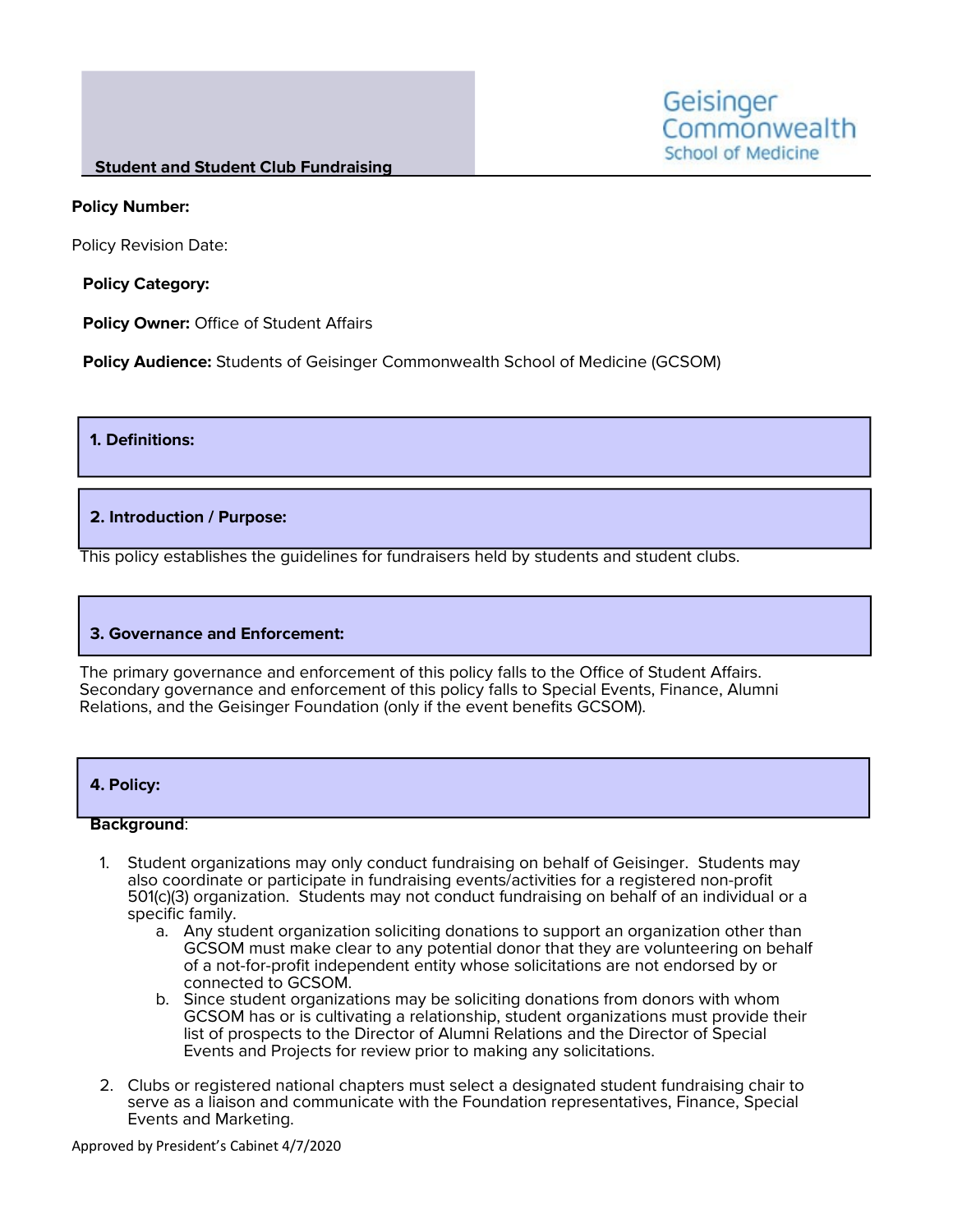- a. A student organization may sell non-consignment merchandise, food (e.g. bake sale) or non-alcoholic beverages on campus, if the sale does not conflict with a contract that GCSOM has with a vendor and does not violate any Geisinger healthy eating guidelines for sugar-sweetened beverages. Students are expected to follow proper Food Safety Guidelines (see FoodSafety.gov and GCSOM Building Use Policy).
- b. Sale of retail merchandise requires collection of state sales tax and must be discussed with Finance and/or the Foundation before the sale. (Tax will be the responsibility of the associated non-profit if fundraising is for an outside group.)
- c. All fundraising materials and communications must be approved through GCSOM Marketing and Communications and meet all Geisinger branding guidelines.
- d. Fundraising events requiring use of GCSOM facilities must be scheduled based on availability of resources and space reserved using the room reservation system and following the GCSOM Building Use Policy. Students will be responsible to notify Facilities and all other service providers activated through the Student Event/Meeting Request Form for this event immediately if an event is cancelled.

# **PROCEDURES FOR FUNDRAISERS FOR A REGISTERED NON-PROFIT ORGANIZATION**

# **General Instructions**

- 1. The Geisinger Foundation (only if the event benefits GCSOM) and the Director of Special Events and Projects require 30 days advance notice prior to any proposed fundraising event. Students must use the Student Event/Meeting Request Form available on the student tab of the portal. The request form to provide donations to or fundraise for a registered charitable non-profit organization must have club or group advisor's approval through email and uploaded to the MSC Fundraising Canvas page.
- 2. A statement of support on the organization's letterhead addressed to the GCSOM Student Affairs Office acknowledging that the fundraising will occur on its behalf and indicating the expected date of receipt of the donation. Once the letter is received the student must upload the letter to the MSC Fundraising Canvas page.
- 3. Proof of Federal Tax-Exempt Status for the charitable organization:
	- a. Tax-exempt determination letter or comparable documentation for organizations exempt from tax under Internal Revenue Code section 115 is needed and students must contact the charitable organization for this information.
- 4. The funds raised should not be solicited or processed as gifts to GCSOM or Geisinger Foundation; therefore, a GCSOM gift receipt will not be issued. Donations must be made directly to the approved organization. Checks should be made payable to the benefitting organization. Credit card gifts should be processed through the benefitting organization's system.
- 5. After the fundraiser is complete a statement of receipt on the organization's letterhead addressed to the GCSOM Office of Student Affairs clearly showing the amount raised for the organization. Once letter is received the student must upload the letter to the MSC Fundraising Canvas page.

# **Cash Handling and Deposits**

- 1. Fundraisers for registered non-profits
	- o All donations must be directly given to the organization
	- o No funds are to be deposited at GCSOM
- 2. GCSOM fundraisers
	- o Donations to be given to Geisinger Foundation representative for deposit into the correct Foundation fund which supports the identified purpose for GCSOM

# **RESTRICTIONS**

1. Gambling or raffles (50/50 or basket) may not be conducted due to the complexity of the small games of chance license regulations. Certain registered non-profits may have their own small games of chance license, this must be established and monitored by the non- profit organization.